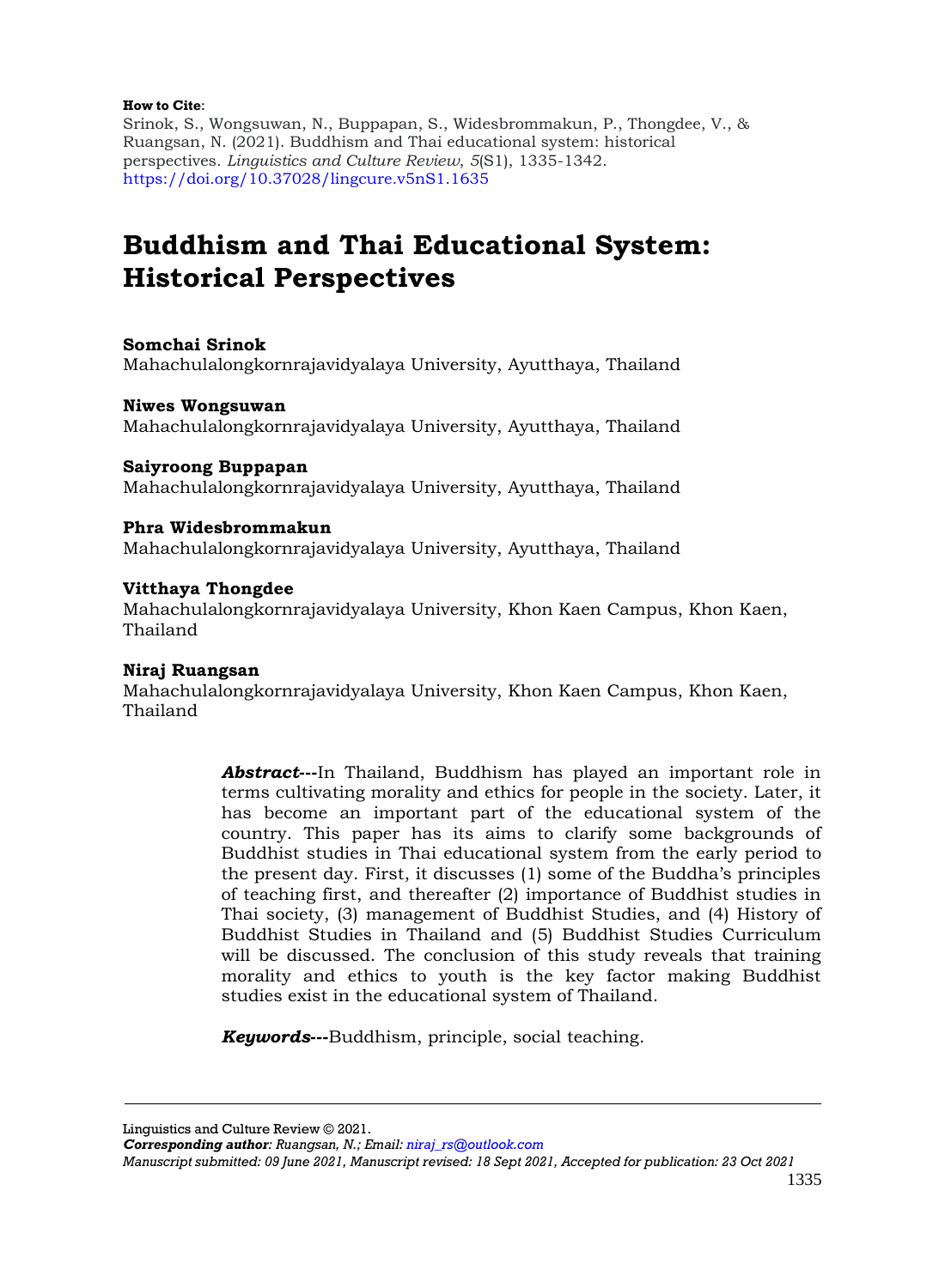## **Introduction**

In the past, the Buddha teachings were introduced to the society through his everyday activities [\(Ruangsan, 2017\)](#page-6-0). Somehow, it is called 'Socially Engaged Buddhism', a persistent reflection on social action, manifested in compassion, grassroot empowerment, non-justice and nonviolence (King, 2009; [Anālayo, 2021](#page-6-0); [Ferraro, 2021; Barzaghi & Coote, 2020;](#page-6-0) Kriaučiunaite, 2017; Queen, 2013). It is said that the Buddha delivered sermons during giving alms activity to the donors in the morning, for laymen and laywomen in the afternoon, for his disciples in the evening, for gods at midnight and he was always looking for all sentient beings who might be able to attain levels of enlightenment near dawn. The teaching methods of the Buddha are varied; as mentioned in the Pāli text, his teaching styles included Akaṁsa-lakkhaṇa (One-Side Insistency), Bhajja-lakkhaṇa (Clear Separation of Issues), Patipucchā-lakkhana (Returning the Questions), Thāpanalakkhaṇa (Not Answering the Questions) and Upamā- lakkhaṇa (Analogy). Today, his teachings have been used to develop the society in a variety of aspects. For instance, mindfulness has been used to support psychological research and clinical practices [\(Shonin](#page-6-0) et al., 2015), and many studies have confirmed effectiveness of the teachings. This paper has its aims to clarify a role of Buddhist studies in Thai educational system from the early period to the present day. This is beneficial to those who find references on historical background of Buddhist Studies in Thailand. In so doing, it discusses (1) some of the Buddha's principles of teaching first, and thereafter (2) importance of Buddhist studies in Thai society, (3) management of Buddhist Studies, and (4) History of Buddhist Studies in Thailand and (5) Buddhist Studies Curriculum will be clarified [\(Sreshthaputra et](#page-6-0)  [al., 2004; Kumar, 2002\).](#page-6-0)

## **Buddha's principles of teaching**

In Buddhism, there are many principles of teaching, which can be concluded as follows: (A) Teaching according to sense of people-Phra Buddhakosajarn, Indian philosopher in Lanka, who wrote the Visuddhimagga Scripture has classified the Buddha's Principles of teaching into 6 categories according to mental characteristics of senses of the learners: 1) lust, 2) anger, 3) ignorance, 4) nervousness, 5) faith and 6) wisdom as he has analyzed the audiences' based on the degree of defilements and merit before delivering his teaching [\(Buddhaghosa,](#page-6-0)  [2020\)](#page-6-0). (B) Teaching according to listeners' wisdom-Sometimes, the Buddha did not teach immediately and waited for the right time based on audience's readiness and advantage he has considered. (C) Teaching according to listeners' background- the Buddha considered audiences' social and economic background first before preaching as this benefited his instructional efficiency (Education Ministry, 2010).

## **Importance of Buddhist studies in Thai society**

The importance of Buddhist studies in Thai society can be summarized as follows: (1) Buddhism is ethical for opposing problems and developing region. (2) Buddhism is ethical as connection with Thai fundamental culture even those people were at distance from Dhamma principles. (3) Buddhists have right to continuously study and implant morality by a process with rules of truth as basic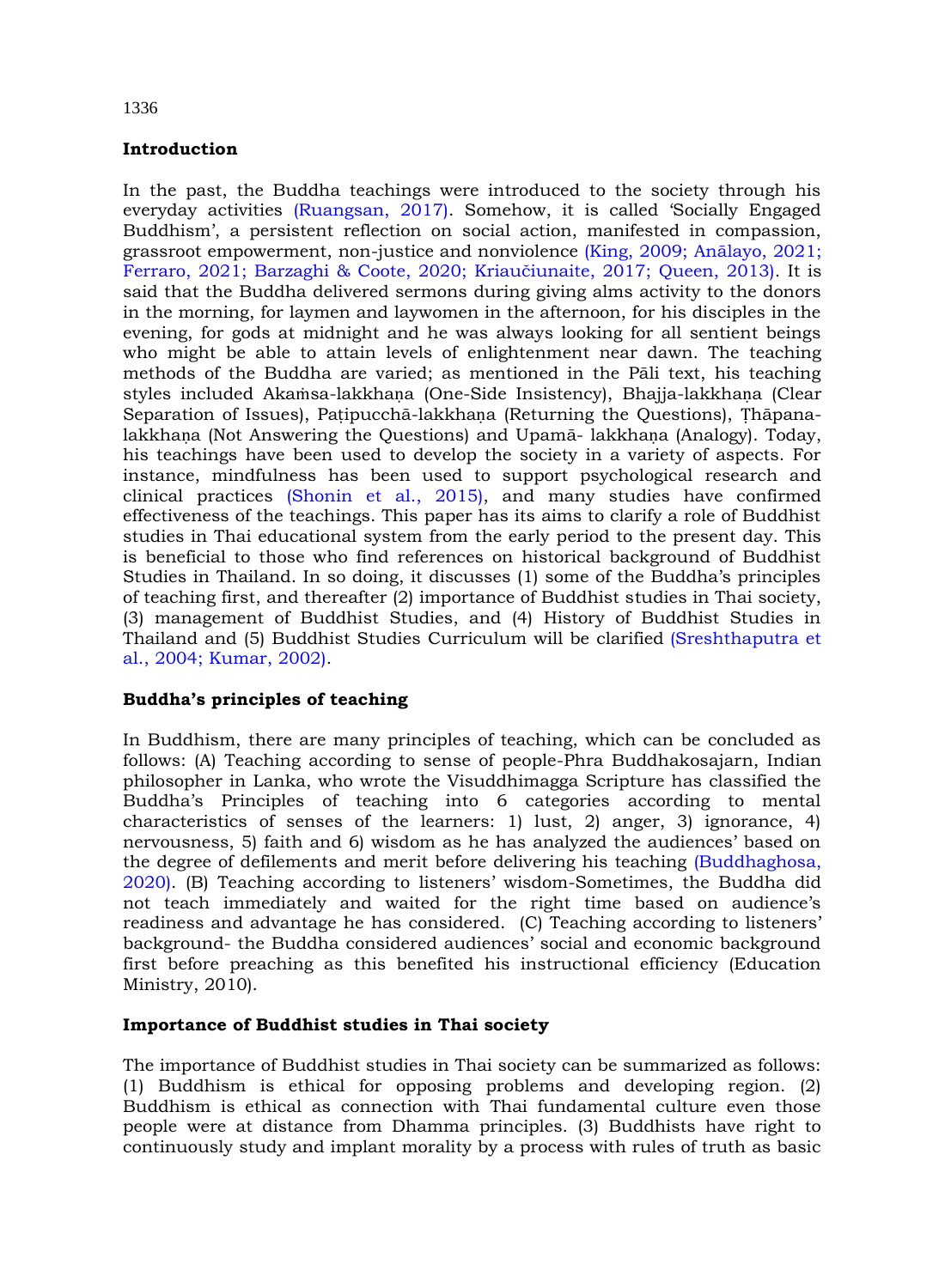practices. (4) Thai society has unity as all most Thai people are Buddhist. Although they have some differences in mind and wisdom development, their faith on teaching principles is all most the same. (5) In Thai society, there is no reason not to teach Buddhist ethics because of such unity. (6) Buddhist studies for unity has been used to develop Thais; if Thai people do not know Buddhism, it means there is an educational issue in the educational system. (7) Education used to develop Thai society and must be confronted with truth and Buddhism is very important for developing Thai society in terms of cultural and environmental perspectives shaped by standard, identity and ethics. (8) Buddhist studies is used to preserve cultural and moral advantages of Thai society and so on [\(Piker, 1973;](#page-6-0)  [McCargo, 2004\).](#page-6-0)

#### **Management for Buddhist studies**

Teaching Buddhism that it is not about the content students have learned only but the important thing is how the learners think, how they believe, and how they act. The importance is on developing a thinking process. Right thought leads to the right behavior. [Dhamwongpol \(2016\),](#page-6-0) mentions teaching and learning Buddhism in two domains:

- $\bullet$  Teaching Principles  $-1.1$ ) the essence of teaching must be appropriate for the age of the students and taught appropriately; 1.2) teaching must provide reasons indicating benefits of practice and demerits of non-practice; 1.3) consistent practice is required by teachers as a good example and a leader in morality and ethics.
- Teaching Methods teaching must define behavioral objectives for learners in advance. Teachers should specify what students are asked to do, determine the criteria to be judged and use the correct assessment method. Behavioral purpose writing must specify the desired final behavioral condition and criteria for judging. Teachers must consider the content first and then choose an appropriate teaching method or even choose methods in one subject as appropriate for the learners.

[Jantarakantee](#page-6-0) (1999), said that teaching Buddhism requires a combination of various methods, such as problem solving, research, report, discussion, debates, interviews, observations, shared experiences, writing of ideas, role-playing, simulation of case studies from news, events and situations, including the use of supporting media such as puppets, fairy tales, music, games for lectures and explanations. She also proposes guidelines on how to teach Buddhism in order to get good results as follows: (1) teachers should choose a teaching method suitable for the subject taught, should not use the same lecture method in every subject. Sometimes it is better to use a logical method of reasoning, or creating a shocking point or inferences and metaphors. (2) There should be a news story or an example story to clearly show what needs to be taught. (3) Teachers must be role models as it is good in giving children confidence and want to follow the teacher's teaching, if there are other examples for the children to follow, they must be clear and unambiguous. (4) Teachers should engage children to participate in teaching and learning to experience in thinking and solving problems. (5) They should use teaching materials and (6) emphasize on individual teaching and training based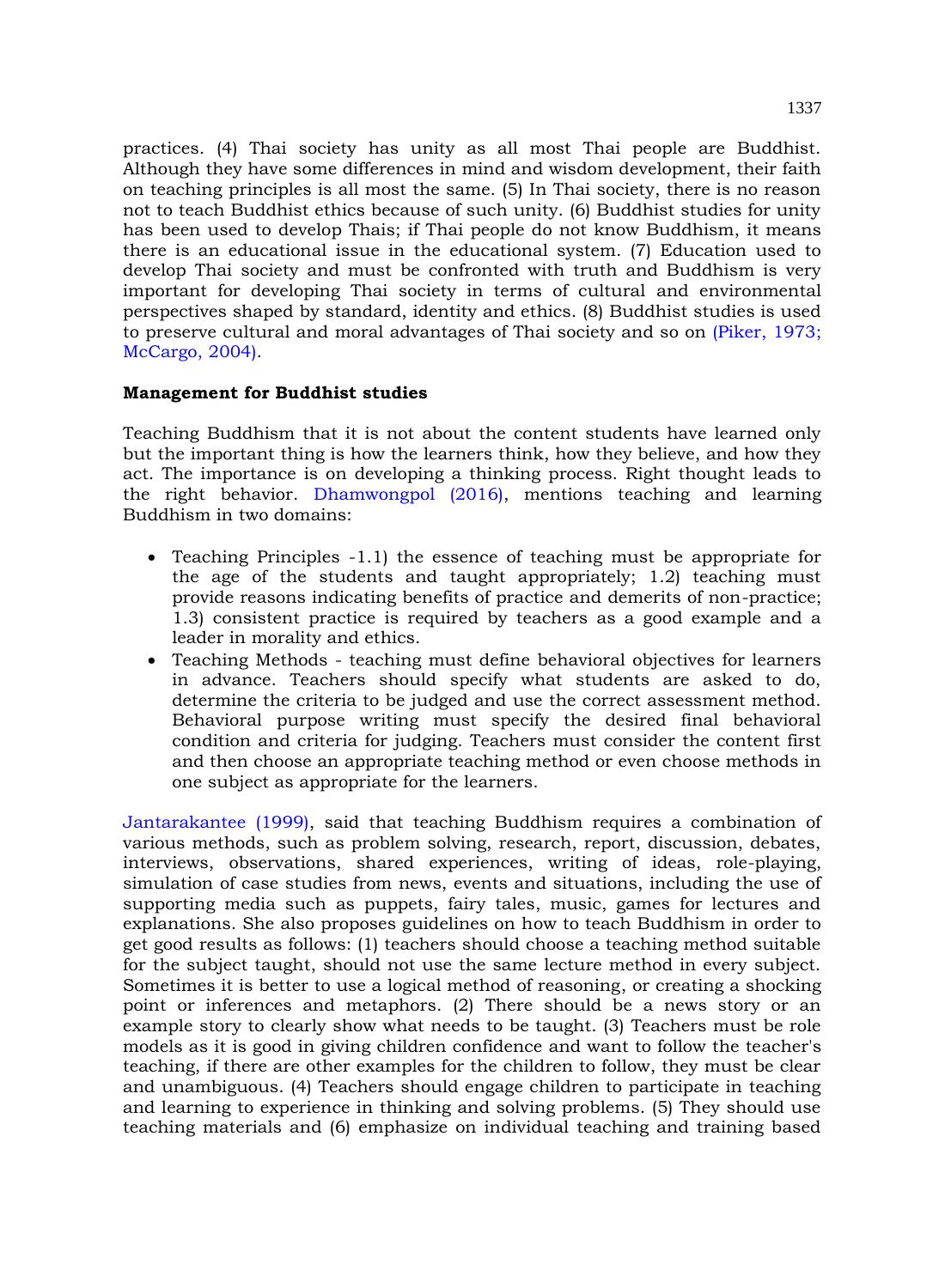## 1338

on differences of students on readiness and intelligence [\(Marlatt, 2002; Thathong,](#page-6-0)  [2012\).](#page-6-0)

## **History of Buddhist studies in Thailand**

Buddhism has played an importance role in very historical periods of Thailand: Sukhothai, Ayutthaya, Rattanakosin. Sukhothai Period: education has been organized since Sukhothai era (1781-1921 B.E.) in the form of a traditional study which continued to up to Rattanakosin era, the beginning of the reign of King Chulalongkorn. In Sukhothai, the state and temple were united as the educational center of the community organizing various activities. Many subjects were taught such as Pāli, Thai language and basic common subjects. There were two school bureaus - one was a temple which was a school for the children of noblemen and general people. There were monks who specialized in Pāli language as a teacher, at that time, Pāli language was taught as the basis subject. One who knew Dhamma and Vinaya (disciplines) was considered a philosopher. Another one was Royal Graduate Office which only taught the royalties and children of government officials [\(Kozan & Richardson, 2014; Law et al., 2019\).](#page-6-0)

Ayutthaya Period (1893 – 2310 B.E.): education has changed from the Sukhothai period. The characteristics of education in the Ayutthaya period were in contact with the community only. In general, education was arranged in the temples. The people took their children to the temples to study. The monks were willing to accept them as disciples for serving. Disciples were religiously trained, learned to read and write Thai and Pāli as appropriate to prepare for ordination. To ordain a man who has reached the age of 20 years as a monk has been a tradition for a long time. It is understood that that this culture is a continuation from the land of King Boromakot because he was very strict in religious education. In his time, any child of a government official who will dedicate himself to government service If he had not yet been ordained before, he would not be appointed as a government official [\(Ruangsan et al., 2021; Marasri et al., 2021\).](#page-6-0) This tradition also resulted in all temples being schools and all monks being teachers to train and teach their students according to their abilities. However, the word school at that time was different from schools at this time, that is, there were no buildings as a place to especially study. The monks taught their disciples at his cloister at his convenience and satisfaction. One monk had few disciples because he had to take care of his disciples. Europeans who came to Thailand in different periods have told stories about Thai education in his books. For example, Simon de La Loubère, one of the ambassadors in France's 2nd ambassador of King Louis XIV who came to create royal friendship in the reign of King Narai the Great, said in the book of the Kingdom of Siam that "The monk teaches the youth, as I have already told. And he explained the instructions to the people as it is written in the book of Pāli." [\(de La Loubère, 1700\).](#page-6-0)

Early Rattanakosin Period: The study has been ongoing like in Ayutthaya period. The temples were used as the place to educate citizens suitable to the needs of the community. Temples and houses took the burden of educating children. As for the state or the royal court, it controlled and provided reasonable patronage. The book of Sir John Bowring 'The Kingdom and People of Siam' Governor of Hong Kong which Queen Victoria Her Majesty the Queen of Great Britain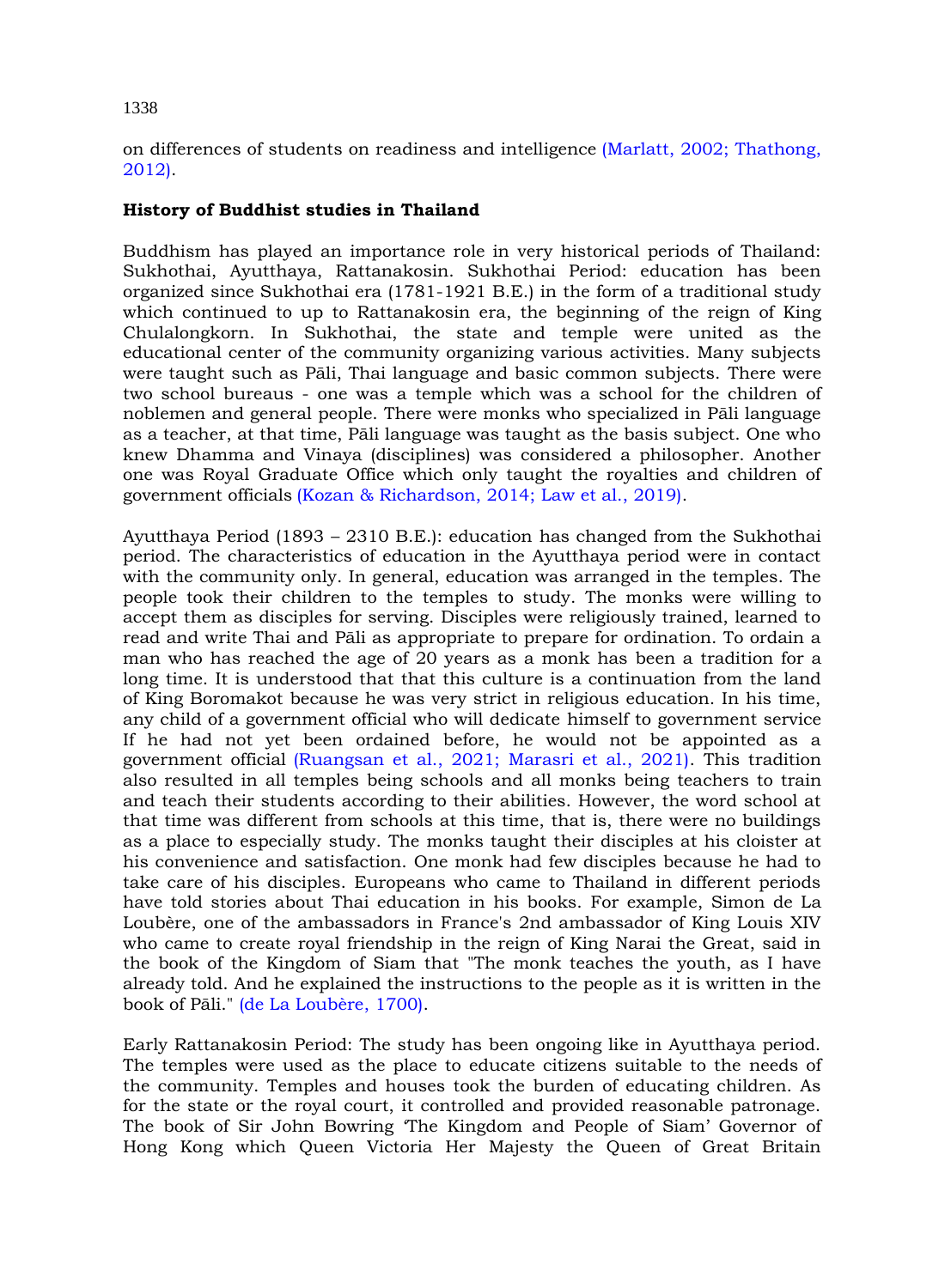appointed as an ambassador for royal friendship in 1855 during the reign of King Mongkut mentions two cases related to education at this time that 'The education started with shaving his tuft, then the boy was sent to the temple to learn to read and write religious teachings with monks'; 'The monk was assigned to provide education. The school was very close to the temple [\(Kane, 2020; Sethabouppha &](#page-6-0)  [Kane, 2005\).](#page-6-0) It was a common thing to teach the teachings and perform Buddhist rituals as it was a very important part of the education system. Male citizens were able to read and write but seeking higher knowledge in a particular field was limited. Among the nobles, they were interested in learning mechanics. They know a lot about using navigation tools and philosophy. Tuition fees as usual in general schools in Bangkok were collected from each boy \$8, or 35 shillings a year, and another \$15 for housing, clothing, stationery, etc. Some wealthy Chinese people hired private teachers \$8 a month. A classroom can be rented for two months for two and a half dollar or less. Women's education was abandoned. In Siam, few women were able to read or write. However, a woman told the script and turns the pages of the play very fluently [\(Browning, 1857\)](#page-6-0)'.

#### **Buddhist studies curriculum**

Since ancient times, the Buddhist Studies curriculum has been a compulsory subject everyone must study because the teachings in Buddhism are fundamental principles which most people use in their daily lives [\(Scotton, 1998;](#page-6-0)  [Tiberghien, 1994\).](#page-6-0) From historical evidence, the school for teaching Buddhism in the past was a temple because of the stipulation 'all Thai men must be ordained to study the Dhamma and various teachings in Buddhism as a basis for their further life'. Until 1902, during the reign of King Chulalongkorn, King Rama V, the Ministry of Dhamma has scheduled to teach ethics for the first time in the curriculum in order to use it as a principle of teaching to cultivate behaviors of the youth in those days (Academic Department, 1995). In 1932, the country's governance was changed from an absolute monarchy system to a democratic system. People had more freedom. Therefore, the new curriculum has been updated. Ethics must also be improved by expanding into civic duty and moral subjects. The content of this course has been continuously updated as youths still had more moral and ethical problems. From the promulgation of the National Education Development Plan in 1936, the content of ethics in the lower and upper secondary school levels was provided with the aim to educate youths to behave as good citizens of the country. Therefore, the Ministry of Dhamma has added subjects on civic duties and morals to the curriculum [\(Amnaj Chanpean,](#page-6-0)  [2009\).](#page-6-0) Later, Buddhist Studies Curriculum has been improved according to the National Education Plan B.E. 2503 (1960) with the purpose to educate youths as a good citizen with morals, culture, disciplines, responsibility, good health, democratic mind, knowledge and career ability to create benefits to the nation as follows: (1) create ethical education to educate students to have morals and culture, conscience and moral dread, pay more attention on mutual benefits than that of one's self; (2) organize physical education so that students are healthy both physically and mentally as well as having the spirit of being an athlete; (3) arrange Buddhist education to train students to have academic knowledge and wisdom for life; (4) organize handicraft education to train students to have habits and diligence in the use of hands-on work as the foundation of a career (Prime Mister Department, 1999) [\(Hill & Capella, 2014; Kumar & Sumathi, 2017\).](#page-6-0)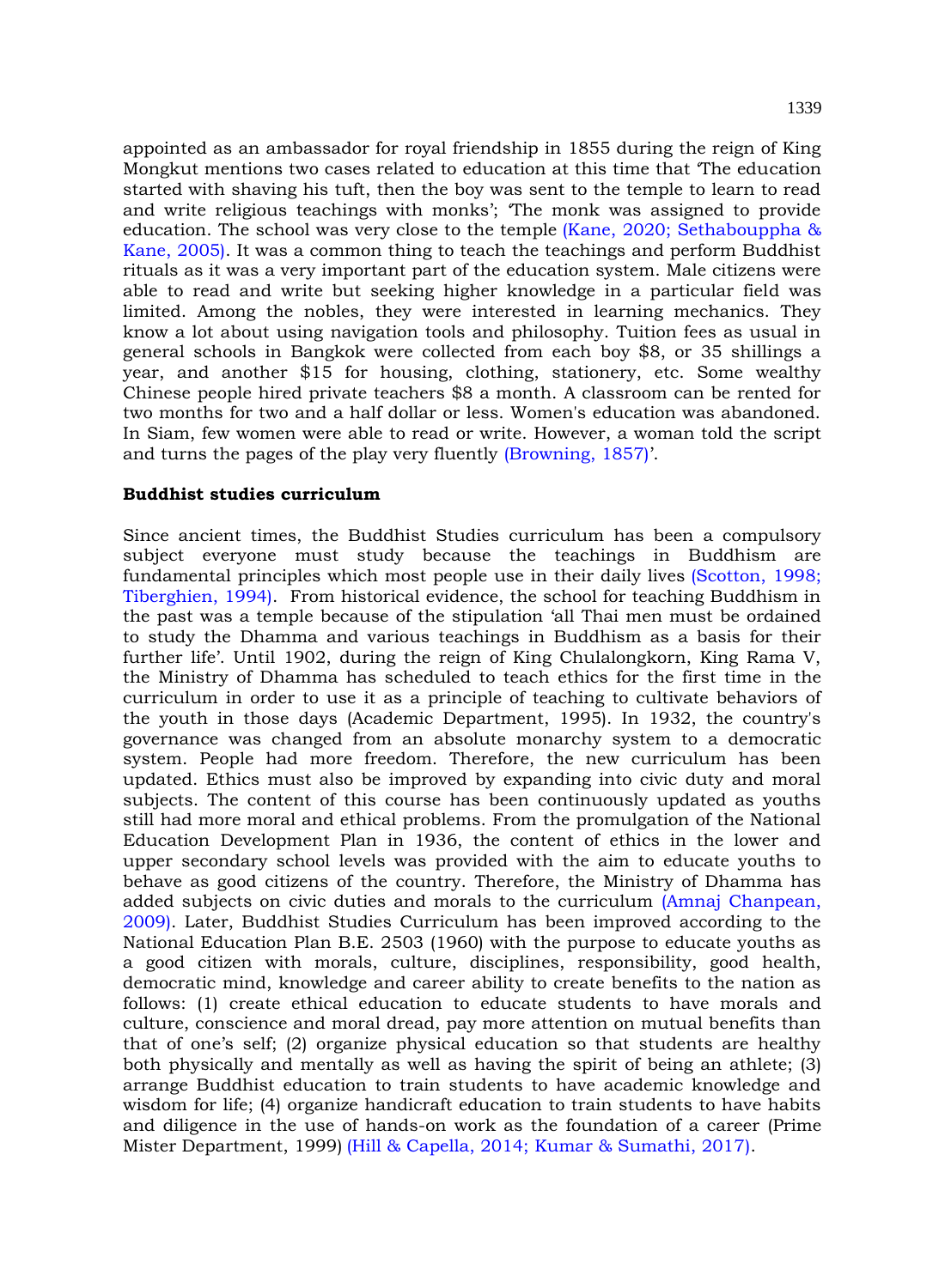## In the National Education Plan, B.E. 2503 (1960), moral subjects were taught in conjunction with civic duty subjects by the same teacher who linked the Dhamma doctrines as a citizen duty with good legal and moral rules. After Thailand has been using the 1960 Curriculum for a long time and it is found that most teachers still rely on the content of textbooks and information and were lacked of creativity in terms of life goals, feelings, values and ethics in various areas. Therefore, educational reforms have been initiated, which caused major changes such as changing the class system from 7: 3: 2 to 6: 3: 3 (elementary school: lower secondary school: upper secondary school). This led to the use of 3 new curriculums as follows: Primary School Curriculum 1978, Lower Secondary Curriculum 1978 and Upper Secondary Curriculum 1978.

In the Lower Secondary School Curriculum 1978, the term 'Buddhism' was directly used as the subject with content purely related to the history and principles of Buddhist teachings, cultivating morals and ethics to students in order to have desirable behaviors and to be a good role model for living in society. The content was later improved after its 10 objectives were investigated. It is clear that the content related to Buddhism emphasizes on the virtues of coexistences. The Basic Education Core Curriculum, B.E. 2551 (2008), since the Ministry of Education has announced the Basic Education Curriculum of B.E. 2544 (2001) as the country's core curriculum by setting the destination and learning standards as the goals and direction frameworks for developing the quality of learners to be good, intelligent people, have good quality of life and have the ability to compete in the global stage. At the same time, the curriculum development process has been adjusted to be in line with the initiation of the National Education Act B.E. 2542 (1999) and its amendments (No. 2), B.E. 2545 with the emphasis on having educational institutions to play a role and participate in curriculum development to comply with the condition and local needs (Prime Mister Department, 1999). The study on the basic education curriculum of the Ministry of Education indicates the basic education in Buddhism from the past to the present has been changed in order to cultivate morality and ethics for youths to be good adults in the future and to maintain Buddhism as the national religion [\(Suryasa, 2019; Sukarma, 2016\).](#page-6-0)

## **Conclusion**

Buddhist Studies curriculum has been a compulsory learning subject for Thais since the early period of Thailand. The Buddhist temples were used as the learning center with training morality and ethics to Thai youths. The basic education in Buddhism from the past to the present has been changed mainly to cultivate morality and ethics for youths as good adults and alternatively to maintain Buddhism as the national religion. Today, some of the Buddha's principles of teaching have been applied in the general educational system. Techniques related to teaching principles and methods are introduced to further develop Buddhist Studies. This clearly indicates the academic interest in the field of study.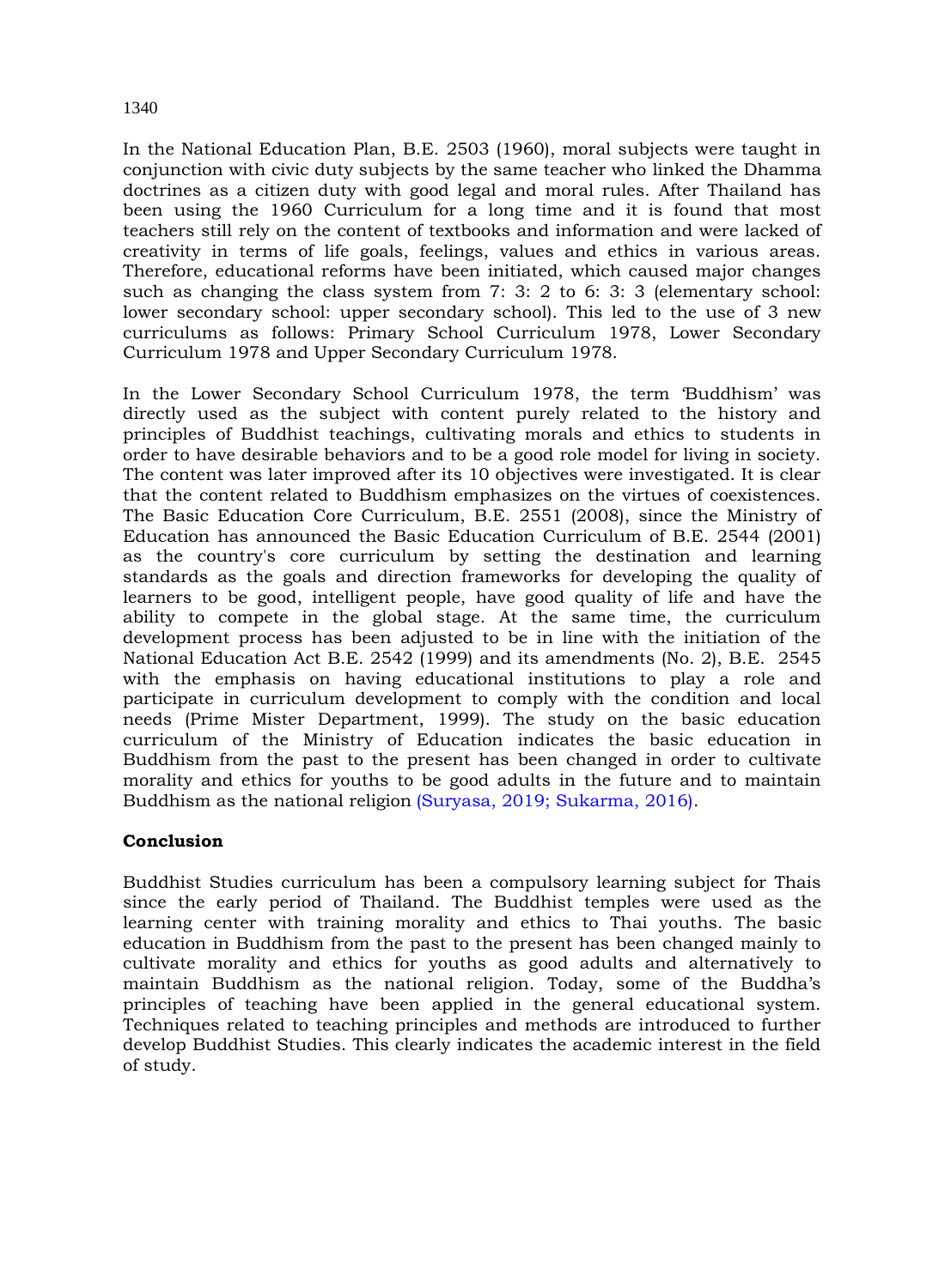#### <span id="page-6-0"></span>**References**

- Anālayo, B. (2021). Overcoming Fear by Recollecting the Buddha: His Role in Early Buddhist Texts. *Mindfulness*, *12*(3), 594-603.
- Anālayo, B. (2021). The Buddha and His Son. *Mindfulness*, *12*, 269-274.
- Barzaghi, S., & Coote, G. (2020). Socially engaged Buddhism. In *Spirited Practices* (pp. 171-177). Routledge.
- Browning, J. (1857). *The kingdom and people of Siam*.
- Buddhaghosa, B. (2020). *The path of purification: Visuddhimagga*. Pariyatti.
- Chanpean, A. (2009). Secondary School Curriculums in Thailand. Bangkok: Chiang Mai University.
- de La Loubère, S. (1700). *Description of the kingdom of siam .: tome premier* (Vol. 1). At Henry & Theodore Boom's widow.
- Dhamwongpol, N. (2016). The Effects of Trisikha Teaching Method on Yonisomanasikarn Thinking and Learning Achievement on Dhamma Principles in the Course SOC 0412: Buddhism of Mathayomsuksa VI Students at Seekun (Wattananunnuppathum) School in Bangkok. (Master. Education (Curriculum and Instruction)), Sukhothai Thammathirat Open University, Thailand.
- Ferraro, G. (2021). The Three Modes of the Buddha's Dharma. *Journal of Indian Philosophy*, *49*(1), 23-44.
- Hill, R. P., & Capella, M. L. (2014). Impoverished consumers, Catholic social teaching, and distributive justice. *Journal of Business Research*, *67*(2), 32-41. <https://doi.org/10.1016/j.jbusres.2013.03.009>
- Jantarakantee, P. (1999). The Effects of Using Situation Conforntation Process in Developing Students Learning Achievement on Dhamma Principles in SOC0412: Buddhism and Yonisomanasikara Thinking Skills of Mathayom Suksa VI Students at Cha-Am Khunying Nuangburi School in Phetchaburi Province. (Master. Education (Curriculum and Instruction)), Sukhothai Thammathirat Open University, Thailand.
- Kane, V. L. (2020). Interpretation and machine translation towards google translate as a part of machine translation and teaching translation. *Applied Translation*, 15(1), 10–17. Retrieved from <https://appliedtranslation.nyc/index.php/journal/article/view/1337>
- King, S. B. (Ed.). (2009). *Socially Engaged Buddhism*. University of Hawaii Press.
- Kozan, K., & Richardson, J. C. (2014). Interrelationships between and among social, teaching, and cognitive presence. *The Internet and higher education*, *21*, 68-73. <https://doi.org/10.1016/j.iheduc.2013.10.007>
- Kriaučiūnaitė, K. (2017). Socially oriented Vietnamese Buddhism in a postcolonial perspective. *Political Science* , (4 (88)), 142-162.
- Kumar, S. M. (2002). An introduction to Buddhism for the cognitive-behavioral therapist. *Cognitive and Behavioral Practice*, *9*(1), 40-43. [https://doi.org/10.1016/S1077-7229\(02\)80038-4](https://doi.org/10.1016/S1077-7229(02)80038-4)
- Kumar, S. S., & Sumathi, U. (2017). Universalizing the concept of Avatarhood: Sri Aurobindo's discourse in comparing Krishna, Christ, and Buddha. *International Journal of Linguistics, Literature and Culture*, *3*(2), 1-6. Retrieved from<https://sloap.org/journals/index.php/ijllc/article/view/198>
- Law, K. M., Geng, S., & Li, T. (2019). Student enrollment, motivation and learning performance in a blended learning environment: The mediating effects of social, teaching, and cognitive presence. *Computers & Education*, *136*, 1-12. <https://doi.org/10.1016/j.compedu.2019.02.021>